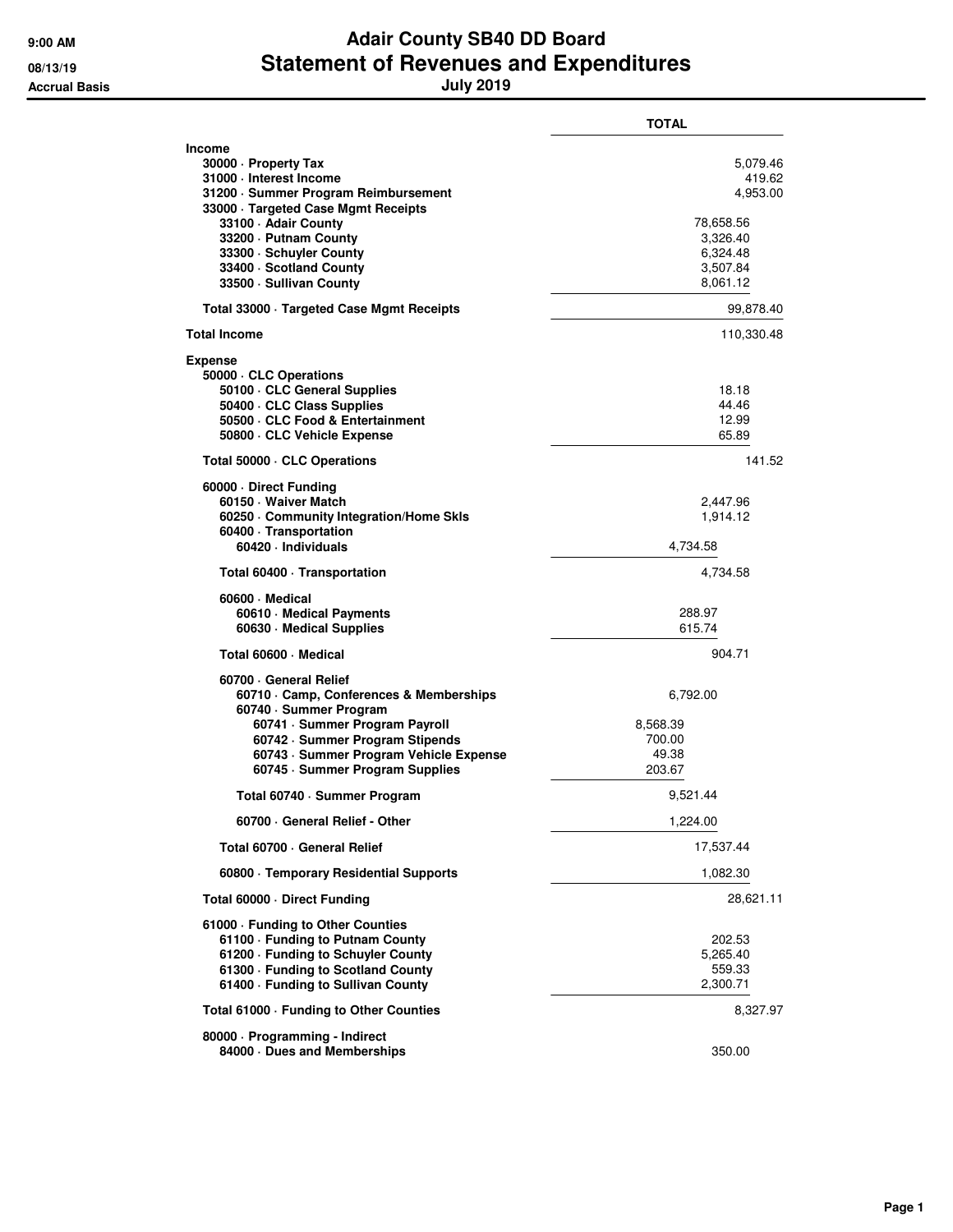## **9:00 AM Adair County SB40 DD Board 08/13/19 Statement of Revenues and Expenditures Accrual Basis July 2019**

|                                                                                                                                                                                                                                                    | TOTAL                                                              |
|----------------------------------------------------------------------------------------------------------------------------------------------------------------------------------------------------------------------------------------------------|--------------------------------------------------------------------|
| 85000 · Employee Travel<br>70400 · TCM Admin Mileage<br>71150 · TCM Adair Mileage<br>72150 · TCM Putnam Mileage<br>73150 · TCM Schuyler Mileage<br>74150 · TCM Scotland Mileage<br>75150 · TCM Sullivan Mileage<br>85000 · Employee Travel - Other | 535.53<br>678.00<br>84.68<br>147.32<br>96.28<br>494.16<br>1,213.36 |
| Total 85000 · Employee Travel                                                                                                                                                                                                                      | 3,249.33                                                           |
| 87000 Office Expenses<br>87100 Office Supplies<br>87110 Office Supplies-Country Club<br>87120 Office Supplies-McPherson                                                                                                                            | 60.99<br>440.88                                                    |
| Total 87100 · Office Supplies                                                                                                                                                                                                                      | 501.87                                                             |
| 87200 Dostage<br>87210 · Postage-General                                                                                                                                                                                                           | 77.00                                                              |
| Total 87200 · Postage                                                                                                                                                                                                                              | 77.00                                                              |
| 87300 Advertising/Marketing                                                                                                                                                                                                                        | 110.00                                                             |
| 87400 · Copier<br>87420 · Copier-McPherson                                                                                                                                                                                                         | 969.91                                                             |
| Total 87400 · Copier                                                                                                                                                                                                                               | 969.91                                                             |
| 87700 · Building Maintenance<br>87710 · Janitorial<br>87711 Janitorial-Country Club<br>87712 · Janitorial-McPherson                                                                                                                                | 265.50<br>2,026.24                                                 |
| Total 87710 - Janitorial                                                                                                                                                                                                                           | 2,291.74                                                           |
| 87720 · Lawn Care<br>87721 - Lawn Care-Country Club<br>87722 - Lawn Care-McPherson                                                                                                                                                                 | 200.00<br>60.00                                                    |
| Total 87720 - Lawn Care                                                                                                                                                                                                                            | 260.00                                                             |
| Total 87700 · Building Maintenance                                                                                                                                                                                                                 | 2,551.74                                                           |
| 87800 · Software & Technology<br>87820 · Soft & Tech-McPherson<br>87800 · Software & Technology - Other                                                                                                                                            | 132.00<br>4,870.00                                                 |
| Total 87800 · Software & Technology                                                                                                                                                                                                                | 5,002.00                                                           |
| Total 87000 · Office Expenses                                                                                                                                                                                                                      | 9,212.52                                                           |
| 87500 · Personnel<br>51000 · CLC Personnel<br>51100 · CLC Center Salary Expense                                                                                                                                                                    | 5,579.05                                                           |
| Total 51000 · CLC Personnel                                                                                                                                                                                                                        | 5,579.05                                                           |
| 66000 · Payroll Expenses<br>66500 · Salary Sick<br>66700 · Salary Vacation<br>66000 · Payroll Expenses - Other                                                                                                                                     | 2,038.43<br>4,971.54<br>6,459.18                                   |
| Total 66000 · Payroll Expenses                                                                                                                                                                                                                     | 13,469.15                                                          |